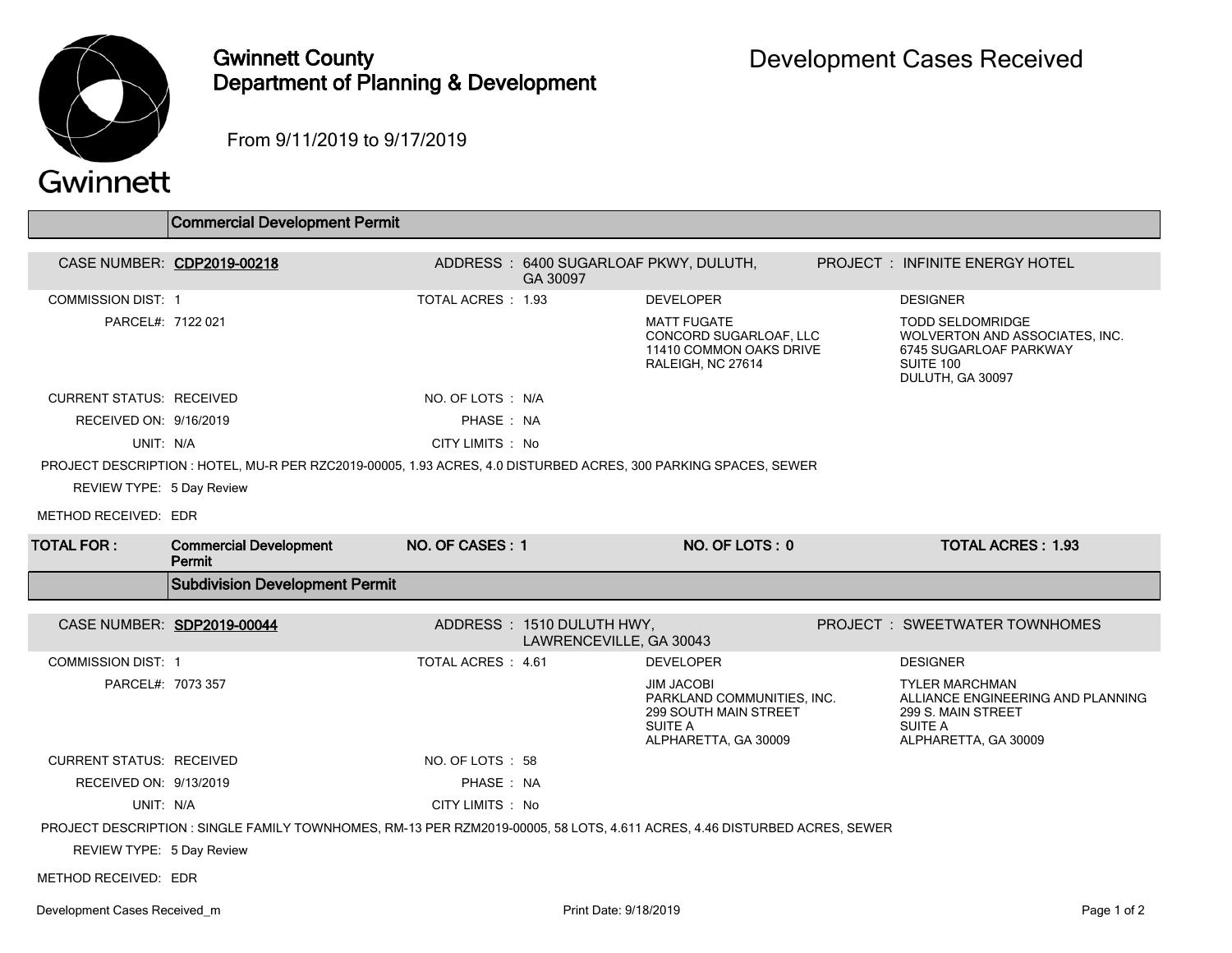| CASE NUMBER: SDP2019-00045                                                                                                    |                                          |                      | ADDRESS : JUNE IVEY RD (3200 BLOCK),<br>BETHLEHEM, GA 30620 |                                                                                                          | PROJECT : JUNE IVEY |                                                                                                  |  |  |  |
|-------------------------------------------------------------------------------------------------------------------------------|------------------------------------------|----------------------|-------------------------------------------------------------|----------------------------------------------------------------------------------------------------------|---------------------|--------------------------------------------------------------------------------------------------|--|--|--|
| <b>COMMISSION DIST: 3</b>                                                                                                     |                                          | TOTAL ACRES : 181.56 |                                                             | <b>DEVELOPER</b>                                                                                         |                     | <b>DESIGNER</b>                                                                                  |  |  |  |
| PARCEL#: 5346 004                                                                                                             |                                          |                      |                                                             | <b>DONNA BLACK</b><br><b>BRENT HOLDINGS, LLC</b><br>270 NORTH JEFF DAVIS DRIVE<br>FAYETTEVILLE, GA 30214 |                     | <b>ERIC SIMPSON</b><br>PRECISION PLANNING, INC.<br>400 PIKE BOULEVARD<br>LAWRENCEVILLE, GA 30046 |  |  |  |
| <b>CURRENT STATUS: RECEIVED</b>                                                                                               |                                          | NO. OF LOTS : 173    |                                                             |                                                                                                          |                     |                                                                                                  |  |  |  |
| RECEIVED ON: 9/16/2019                                                                                                        |                                          | PHASE: NA            |                                                             |                                                                                                          |                     |                                                                                                  |  |  |  |
| UNIT: N/A                                                                                                                     |                                          | CITY LIMITS : No     |                                                             |                                                                                                          |                     |                                                                                                  |  |  |  |
| PROJECT DESCRIPTION : SINGLE FAMILY SUBDIVISION, R-100 PER RZR2018-00004, 173 LOTS, 181.56 ACRES, 83.0 DISTURBED ACRES, SEWER |                                          |                      |                                                             |                                                                                                          |                     |                                                                                                  |  |  |  |
| REVIEW TYPE: 10 Day Review                                                                                                    |                                          |                      |                                                             |                                                                                                          |                     |                                                                                                  |  |  |  |
| METHOD RECEIVED: EDR                                                                                                          |                                          |                      |                                                             |                                                                                                          |                     |                                                                                                  |  |  |  |
| TOTAL FOR : I                                                                                                                 | <b>Subdivision Development</b><br>Permit | NO. OF CASES: 2      |                                                             | <b>NO. OF LOTS: 231</b>                                                                                  |                     | <b>TOTAL ACRES: 186.17</b>                                                                       |  |  |  |
|                                                                                                                               |                                          |                      |                                                             |                                                                                                          |                     |                                                                                                  |  |  |  |
| <b>GRAND TOTALS</b>                                                                                                           |                                          | NO. OF CASES: 3      |                                                             | <b>NO. OF LOTS: 231</b>                                                                                  |                     | TOTAL ACRES: 188.10                                                                              |  |  |  |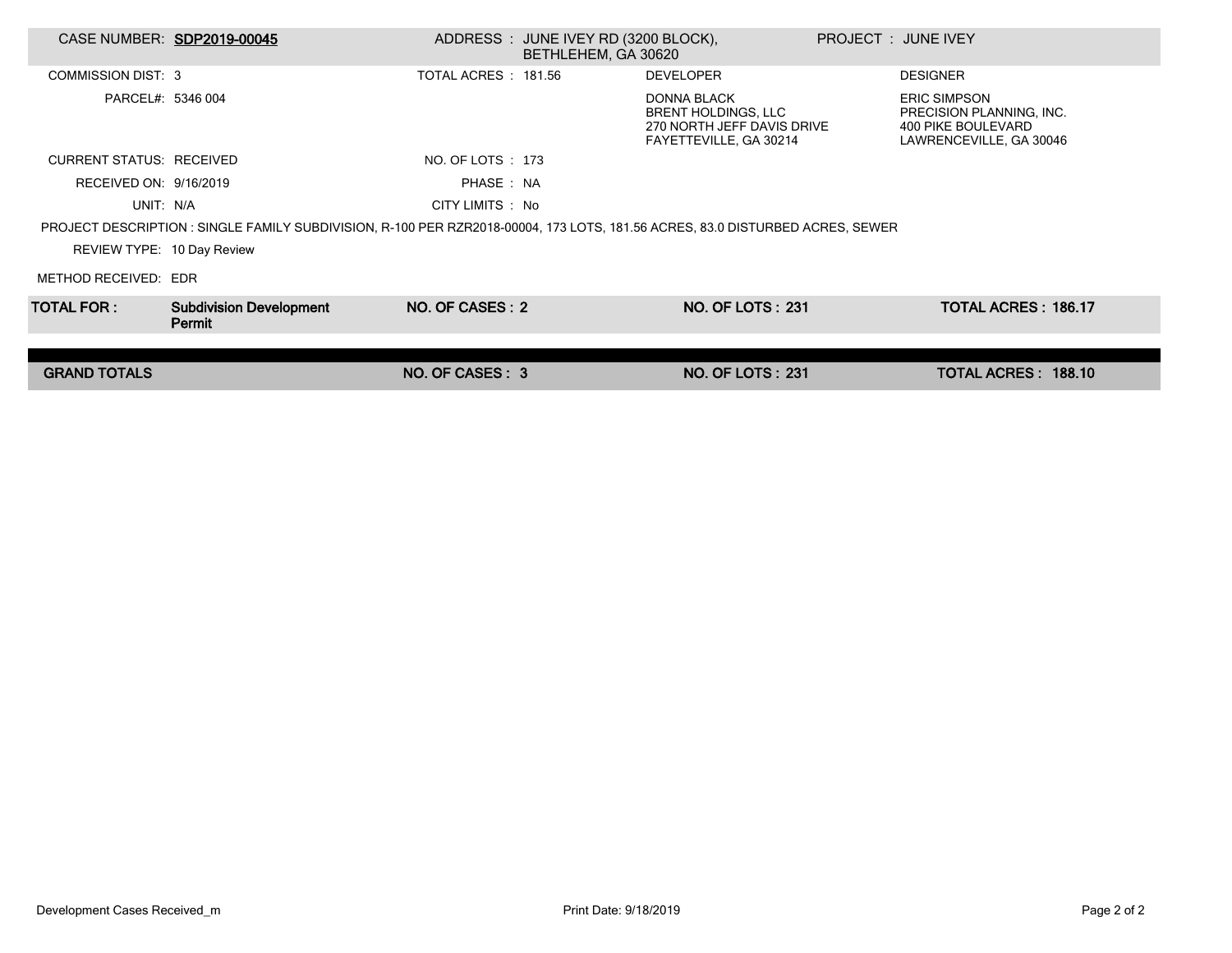

## Gwinnett County Department of Planning & Development

From 9/11/2019 to 9/17/2019

## Gwinnett

|                                 | Commercial Development Permit                                                                                         |                    |                                                                  |                                                                                                                 |                                                                                                                             |
|---------------------------------|-----------------------------------------------------------------------------------------------------------------------|--------------------|------------------------------------------------------------------|-----------------------------------------------------------------------------------------------------------------|-----------------------------------------------------------------------------------------------------------------------------|
|                                 | CASE NUMBER: CDP2019-00217                                                                                            |                    |                                                                  | ADDRESS: 5535 BUFORD HWY, NORCROSS, GA                                                                          | PROJECT : MCDONALD'S                                                                                                        |
|                                 |                                                                                                                       |                    | 30071                                                            |                                                                                                                 |                                                                                                                             |
| <b>COMMISSION DIST: 2</b>       |                                                                                                                       | TOTAL ACRES: 1.03  |                                                                  | <b>DEVELOPER</b>                                                                                                | <b>DESIGNER</b>                                                                                                             |
| PARCEL#: 6242 003               |                                                                                                                       |                    |                                                                  | AILBIA DE VENTE<br><b>MCDONALD'S USA, LLC</b><br>ONE GLEN LAKE PARKWAY<br><b>SUITE 500</b><br>ATLANTA, GA 30328 | <b>WAYLON HOGE</b><br>INTEGRITY ENGINEERING AND<br>DEVELOPMENT SERVICES, INC.<br>3615 BRASELTON HIGHWAY<br>DACULA, GA 30019 |
| <b>CURRENT STATUS: RECEIVED</b> |                                                                                                                       | NO. OF LOTS : N/A  |                                                                  |                                                                                                                 |                                                                                                                             |
| RECEIVED ON: 9/13/2019          |                                                                                                                       | PHASE: NA          |                                                                  |                                                                                                                 |                                                                                                                             |
| UNIT: N/A                       |                                                                                                                       | CITY LIMITS : Yes  |                                                                  |                                                                                                                 |                                                                                                                             |
|                                 | PROJECT DESCRIPTION : CITY OF NORCROSS, MCDONALD'S, SITE IMPROVEMENTS, C-2, 1.034 ACRES, 0.267 DISTURBED ACRES, SEWER |                    |                                                                  |                                                                                                                 |                                                                                                                             |
| REVIEW TYPE: 10 Day Review      |                                                                                                                       |                    |                                                                  |                                                                                                                 |                                                                                                                             |
| METHOD RECEIVED: EDR            |                                                                                                                       |                    |                                                                  |                                                                                                                 |                                                                                                                             |
| TOTAL FOR :                     | <b>Commercial Development</b><br>Permit                                                                               | NO. OF CASES: 1    |                                                                  | NO. OF LOTS: 0                                                                                                  | <b>TOTAL ACRES: 1.03</b>                                                                                                    |
|                                 | <b>Final Plat</b>                                                                                                     |                    |                                                                  |                                                                                                                 |                                                                                                                             |
| CASE NUMBER: FPL2019-00055      |                                                                                                                       |                    | ADDRESS: TOWN CENTER BLVD (5100),<br>PEACHTREE CORNERS, GA 30092 |                                                                                                                 | PROJECT: 5200 AT TOWN CENTER PHASE II                                                                                       |
| <b>COMMISSION DIST: 2</b>       |                                                                                                                       | TOTAL ACRES : 5.03 |                                                                  | <b>DEVELOPER</b>                                                                                                | <b>DESIGNER</b>                                                                                                             |
| PARCEL#: 6301 206               |                                                                                                                       |                    |                                                                  | <b>DUSTIN BAKER</b><br>LENNAR GEORGIA. INC.<br>1000 HOLCOMB BRIDGE PARKWAY<br>ROSWELL, GA 30075                 | MICHAEL SANFORD<br>PLANNERS AND ENGINEERS<br>COLLABORATIVE, INC.<br>350 RESEARCH COURT<br>NORCROSS, GA 30092                |
| <b>CURRENT STATUS: RECEIVED</b> |                                                                                                                       | NO. OF LOTS : 70   |                                                                  |                                                                                                                 |                                                                                                                             |
| RECEIVED ON: 9/16/2019          |                                                                                                                       | PHASE: 2           |                                                                  |                                                                                                                 |                                                                                                                             |